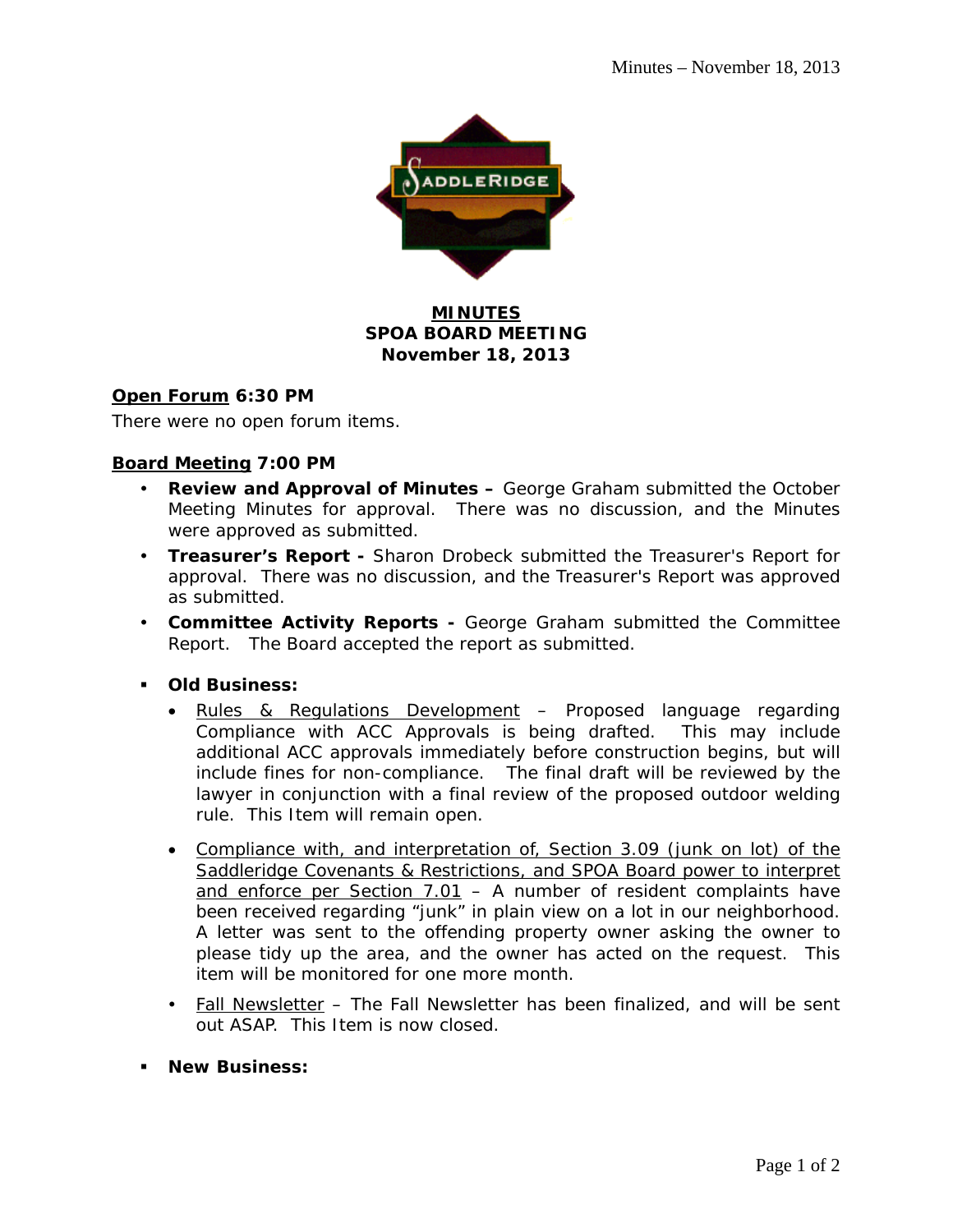• New Law Requiring Re-filing of the SPOA Management Certificate - Due to recently-passed House Bill 2075 & 3800 mandates, all POA's and COA's in Texas must re-file their Management Certificates by year-end. An electronic copy of the previous SPOA Management Certificate from 2006 is being searched for (to save some effort in starting anew); but if this is not found, a new version will be generated from scratch. This Item will remain open.

The meeting was adjourned at 7:20 PM.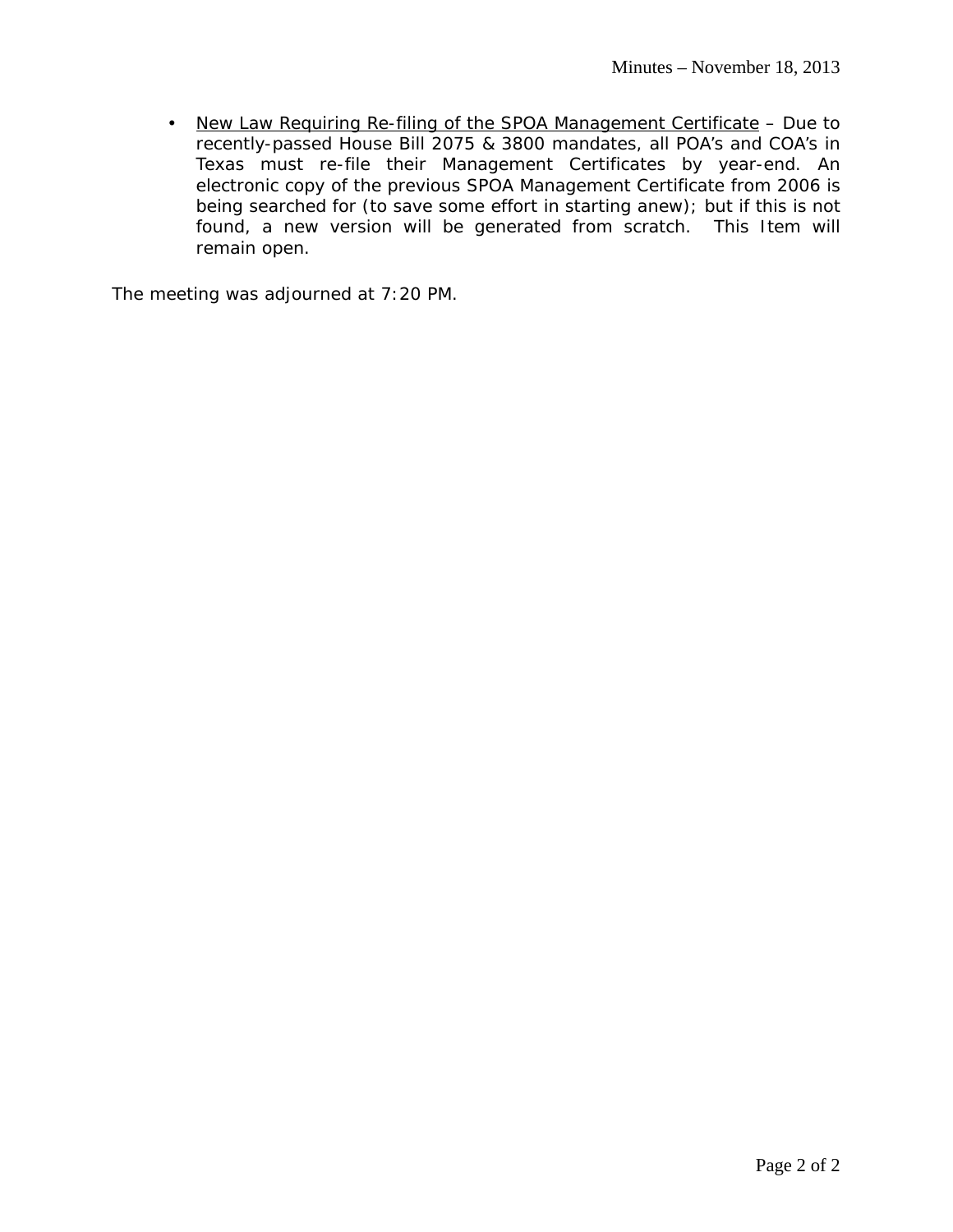# **Saddleridge Property Owners Association**

# **October Treasurer's Report November 18, 2013**

The October Treasurer's report includes a month-end and prior year-end Balance Sheet as well as detailed Profit and Loss Statements that compare actual experience to the budgeted income and expense projections for the month and year-to-date through October. This information is included in a format which includes the 2013 annual budget. This will help to keep the big picture in mind.

The Balance Sheet as of October 31 includes:

- SPOA has Checking/Savings totaling \$88,879 and no outstanding liabilities.
- Accounts Receivable of  $$(129)$ , this negative balance represents dues paid in advance.

A review of the Profit and Loss report shows that the monthly net loss of \$(1,624) compares favorably to the budgeted net loss of \$(2,145) for October.

- Income items of note:
	- o Nothing outstanding to report.
- Expense items of note:
	- o Nothing outstanding to report.

On a year-to-date basis the actual net income of \$474 exceeds the budgeted net loss of \$(3,970). Comments:

- Income is higher than expected due to the increase in property sales' fees.
- Decrease in expenses, as compared to budget, is primarily due to maintenance and repairs that have not materialized and timing of expenses.

All of the 2012 tax files have been completed and submitted.

Respectfully submitted,

Sharon M. Drobeck Treasurer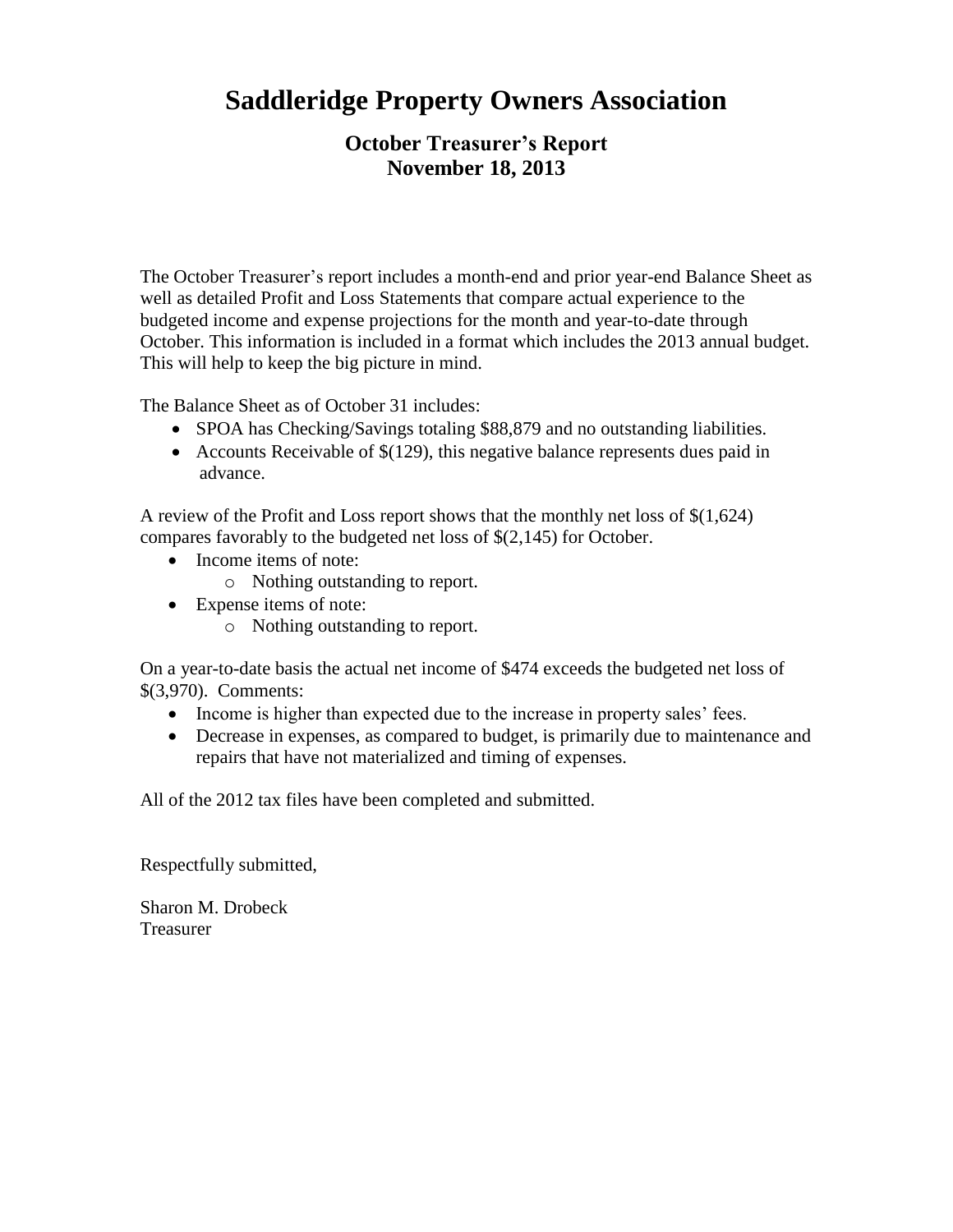# **Saddleridge Property Owners Association Balance Sheets As of**

|                                       | October 31, 2013 | December 31, 2012 |
|---------------------------------------|------------------|-------------------|
| <b>ASSETS</b>                         |                  |                   |
| <b>Current Assets</b>                 |                  |                   |
| <b>Checking/Savings</b>               |                  |                   |
| Ozona CD                              | 50,345.59        | 50,245.29         |
| <b>Ozona Checking</b>                 | 3,115.91         | 9,665.08          |
| <b>Ozona Money Market</b>             | 35,417.40        | 28,381.35         |
| <b>Total Checking/Savings</b>         | 88,878.90        | 88,291.72         |
| <b>Accounts Receivable</b>            |                  |                   |
| <b>Accounts Receivable</b>            | (129.27)         | (16.27)           |
| <b>Total Accounts Receivable</b>      | (129.27)         | (16.27)           |
| <b>Total Current Assets</b>           | 88,749.63        | 88,275.45         |
| <b>Other Assets</b>                   |                  |                   |
| <b>Saddleridge Property</b>           | 80,500.00        | 80,500.00         |
| <b>Total Other Assets</b>             | 80,500.00        | 80,500.00         |
| <b>TOTAL ASSETS</b>                   | 169,249.63       | 168,775.45        |
| <b>LIABILITIES &amp; EQUITY</b>       |                  |                   |
| <b>Equity</b>                         |                  |                   |
| <b>Opening Balance Equity</b>         | 110,823.40       | 110,823.40        |
| <b>Retained Earnings</b>              | 57,952.05        | 52,991.90         |
| <b>Net Income</b>                     | 474.18           | 4,960.15          |
| <b>Total Equity</b>                   | 169,249.63       | 168,775.45        |
| <b>TOTAL LIABILITIES &amp; EQUITY</b> | 169,249.63       | 168,775.45        |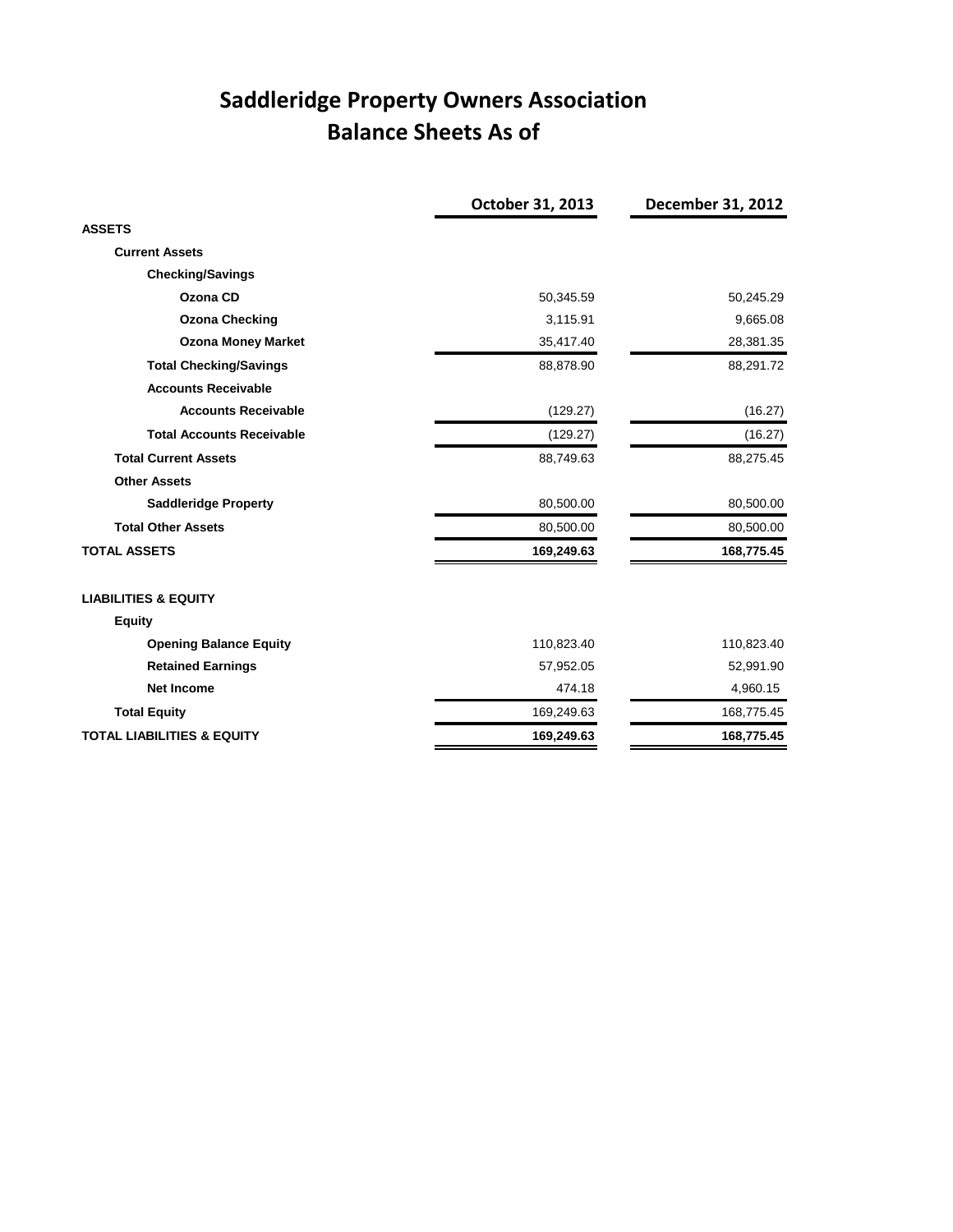#### **3:40 PM 11/17/13 Cash Basis**

## **Saddleridge Property Owners Association Profit & Loss Budget Performance October 2013**

|                                   | <b>Oct 13</b> | <b>Budget</b> | Jan - Oct 13 | <b>YTD Budget</b> | <b>Annual Budget</b> |
|-----------------------------------|---------------|---------------|--------------|-------------------|----------------------|
| Income                            |               |               |              |                   |                      |
| <b>Clubhouse Usage Fee</b>        | 50.00         | 50.00         | 300.00       | 425.00            | 500.00               |
| <b>HOA Dues Collected</b>         | 0.00          | 0.00          | 11,704.00    | 11,795.00         | 19,580.00            |
| <b>Interest Earned</b>            | 7.32          | 40.00         | 244.29       | 320.00            | 360.00               |
| Interest Inc                      | 0.00          |               | 39.06        |                   |                      |
| <b>Resale Cert. Fee</b>           | 100.00        | 0.00          | 900.00       | 375.00            | 500.00               |
| <b>Transfer Fees</b>              | 0.00          | 50.00         | 900.00       | 400.00            | 500.00               |
| <b>Total Income</b>               | 157.32        | 140.00        | 14,087.35    | 13,315.00         | 21,440.00            |
| <b>Expense</b>                    |               |               |              |                   |                      |
| <b>Accounting</b>                 |               |               |              |                   |                      |
| <b>Accounting-Bookkeeper</b>      | 175.00        | 160.00        | 1,660.00     | 1,600.00          | 1,920.00             |
| <b>Accounting-CPA</b>             | 0.00          |               | 0.00         | 175.00            | 175.00               |
| <b>Total Accounting</b>           | 175.00        | 160.00        | 1,660.00     | 1,775.00          | 2,095.00             |
| <b>Annual Septic Contract</b>     | 0.00          |               | 225.00       | 250.00            | 250.00               |
| <b>Bank Charges</b>               |               |               |              |                   |                      |
| <b>Check Printing</b>             | 0.00          |               | 0.00         | 75.00             | 75.00                |
| <b>Safe Deposit Box</b>           | 0.00          |               | 40.00        | 40.00             | 40.00                |
| <b>Service Charges</b>            | 0.00          |               | 0.00         | 0.00              | 0.00                 |
| <b>Total Bank Charges</b>         | 0.00          |               | 40.00        | 115.00            | 115.00               |
| <b>Clubhouse Expenses</b>         |               |               |              |                   |                      |
| Cleaning                          | 50.00         | 50.00         | 500.00       | 500.00            | 600.00               |
| <b>Cleaning Supplies</b>          | 0.00          |               | 0.00         | 75.00             | 100.00               |
| <b>Clubhouse Furnishings</b>      | 0.00          |               | 0.00         | 200.00            | 200.00               |
| <b>Clubhouse insurance</b>        | 360.00        | 375.00        | 360.00       | 375.00            | 375.00               |
| <b>Clubhouse Outside Lighting</b> | 0.00          |               | 0.00         | 45.00             | 50.00                |
| <b>Entrance Sign</b>              | 0.00          |               | 0.00         | 0.00              | 0.00                 |
| <b>Heating and AC</b>             | 0.00          | 0.00          | 131.73       | 150.00            | 150.00               |
| Lighting                          | 0.00          |               | 0.00         | 45.00             | 50.00                |
| <b>Maintenance Labor</b>          | 0.00          |               | 350.00       | 300.00            | 400.00               |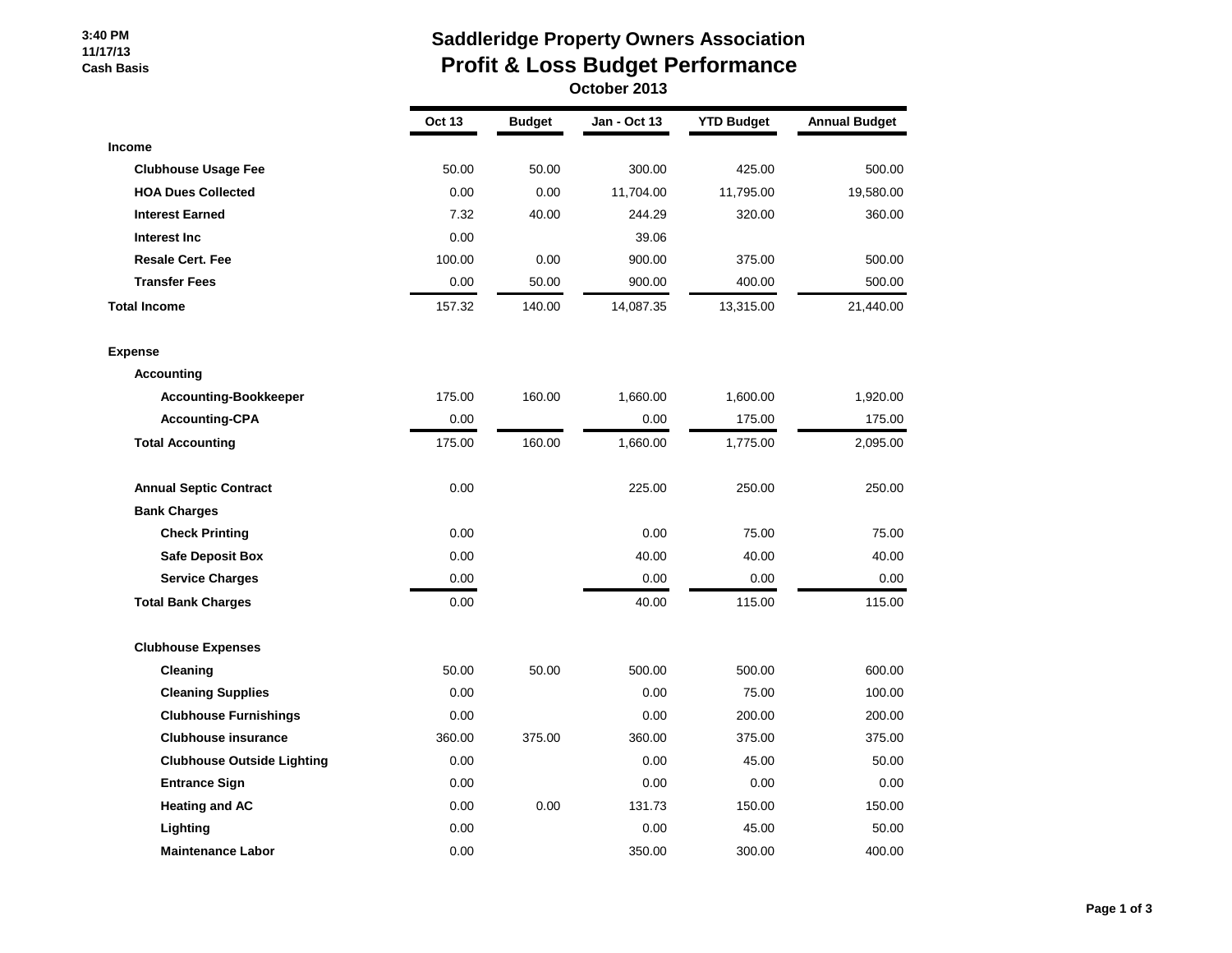#### **3:40 PM 11/17/13 Cash Basis**

## **Saddleridge Property Owners Association Profit & Loss Budget Performance October 2013**

|                                            | <b>Oct 13</b> | <b>Budget</b> | Jan - Oct 13 | <b>YTD Budget</b> | <b>Annual Budget</b> |
|--------------------------------------------|---------------|---------------|--------------|-------------------|----------------------|
| <b>Misc</b>                                | 0.00          | 0.00          | 4.00         | 0.00              | 0.00                 |
| <b>Pest Control</b>                        | 0.00          | 105.00        | 308.48       | 420.00            | 420.00               |
| <b>Plumbing Repairs</b>                    | 0.00          | 50.00         | 0.00         | 250.00            | 250.00               |
| <b>Repairs</b>                             | 0.00          |               | 0.00         | 500.00            | 500.00               |
| <b>Trash</b>                               | 86.35         | 85.00         | 340.88       | 340.00            | 340.00               |
| Water softener monthly maintain            | 22.95         | 25.00         | 229.50       | 250.00            | 300.00               |
| <b>Wellhouse Expenses</b>                  | 0.00          | 0.00          | 0.00         | 100.00            | 100.00               |
| <b>Total Clubhouse Expenses</b>            | 519.30        | 690.00        | 2,224.59     | 3,550.00          | 3,835.00             |
| <b>Dues and Subscriptions</b>              | 0.00          | 25.00         | 0.00         | 25.00             | 25.00                |
| <b>Food for Saddleridge Meetings</b>       |               |               |              |                   |                      |
| <b>Food for Annual BBQ</b>                 | 0.00          |               | 462.90       | 550.00            | 550.00               |
| <b>Neighborhood Watch</b>                  | 273.03        | 400.00        | 273.03       | 400.00            | 400.00               |
| <b>Total Food for Saddleridge Meetings</b> | 273.03        | 400.00        | 735.93       | 950.00            | 950.00               |
| <b>Improvements</b>                        |               |               |              |                   |                      |
| Landscaping                                |               |               |              |                   |                      |
| <b>Entrance</b>                            | 0.00          | 200.00        | 0.00         | 400.00            | 400.00               |
| Lighting                                   | 0.00          |               | 0.00         | 150.00            | 200.00               |
| <b>Plants</b>                              | 0.00          | 60.00         | 0.00         | 360.00            | 360.00               |
| <b>Total Landscaping</b>                   | 0.00          | 260.00        | 0.00         | 910.00            | 960.00               |
| Other                                      | 0.00          |               | 0.00         | 0.00              | 0.00                 |
| <b>Wellhouse Improvements</b>              | 0.00          |               | 0.00         | 100.00            | 100.00               |
| <b>Total Improvements</b>                  | 0.00          | 260.00        | 0.00         | 1,010.00          | 1,060.00             |
| <b>Insurance-HOA Liability</b>             | 0.00          |               | 576.00       | 550.00            | 550.00               |
| Insurance, D&O                             | 0.00          |               | 2,445.00     | 1,750.00          | 1,750.00             |
| <b>Lawn Maintenance</b>                    | 270.63        | 300.00        | 1,883.59     | 2,100.00          | 2,500.00             |
| <b>Legal-Attorney Fees</b>                 | 400.00        | 250.00        | 400.00       | 1,000.00          | 1,000.00             |
| <b>Mailings</b>                            | 0.00          |               | 213.61       | 60.00             | 100.00               |
| Misc                                       | 0.00          |               | 0.00         | 0.00              | 0.00                 |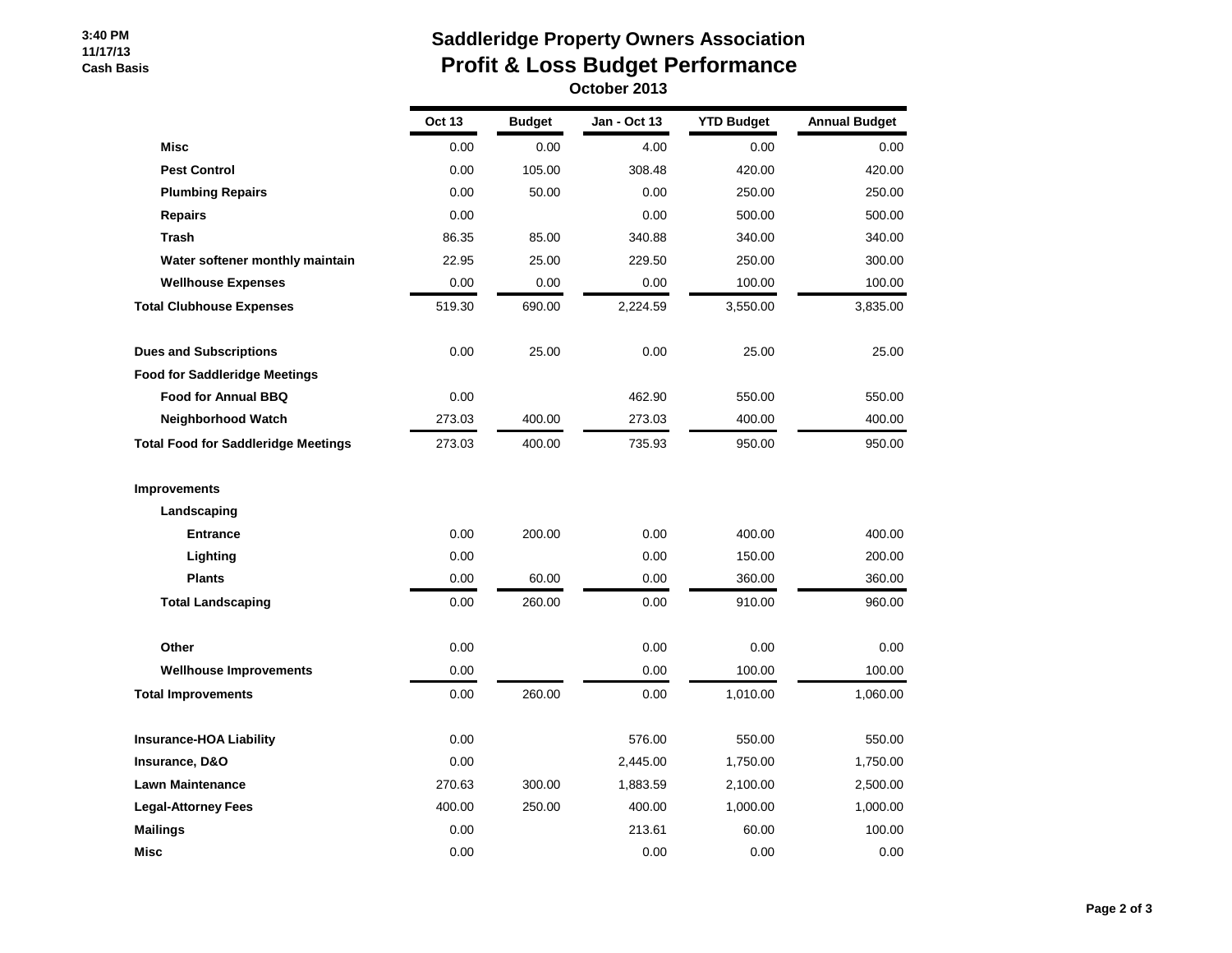#### **3:40 PM 11/17/13 Cash Basis**

## **Saddleridge Property Owners Association Profit & Loss Budget Performance October 2013**

|                            | <b>Oct 13</b> | <b>Budget</b> | Jan - Oct 13 | <b>YTD Budget</b> | <b>Annual Budget</b> |
|----------------------------|---------------|---------------|--------------|-------------------|----------------------|
| <b>Miscellaneous</b>       |               |               |              |                   |                      |
| <b>ACC Office Supplies</b> | 0.00          |               | 0.00         | 75.00             | 100.00               |
| Copying                    | 0.00          |               | 0.00         | 25.00             | 50.00                |
| <b>Gifts</b>               | 0.00          | 0.00          | 0.00         | 0.00              | 0.00                 |
| <b>Legal Records</b>       | 0.00          |               | 90.00        | 50.00             | 50.00                |
| <b>Office Supplies</b>     | 0.00          |               | 0.00         | 25.00             | 50.00                |
| Plaque                     | 0.00          |               | 0.00         |                   | 0.00                 |
| <b>Printer Cart.</b>       | 0.00          | 50.00         | 0.00         | 100.00            | 100.00               |
| <b>Software</b>            | 0.00          |               | 0.00         | 280.00            | 280.00               |
| <b>Website Hosting Fee</b> | 0.00          | 0.00          | 0.00         | 120.00            | 120.00               |
| <b>Total Miscellaneous</b> | 0.00          | 50.00         | 90.00        | 675.00            | 750.00               |
| Neighborhood Watch         | 0.00          |               | 0.00         | 0.00              | 0.00                 |
| <b>PEC Electricity</b>     | 143.79        | 150.00        | 1,382.73     | 1,675.00          | 2,000.00             |
| <b>Taxes</b>               | 0.00          |               | 1,736.72     | 1,800.00          | 1,800.00             |
| <b>Webpage Fees</b>        | 0.00          |               | 0.00         | 0.00              | 0.00                 |
| <b>Total Expense</b>       | 1,781.75      | 2,285.00      | 13,613.17    | 17,285.00         | 18,780.00            |
| Net Income                 | $-1,624.43$   | $-2,145.00$   | 474.18       | $-3,970.00$       | 2,660.00             |